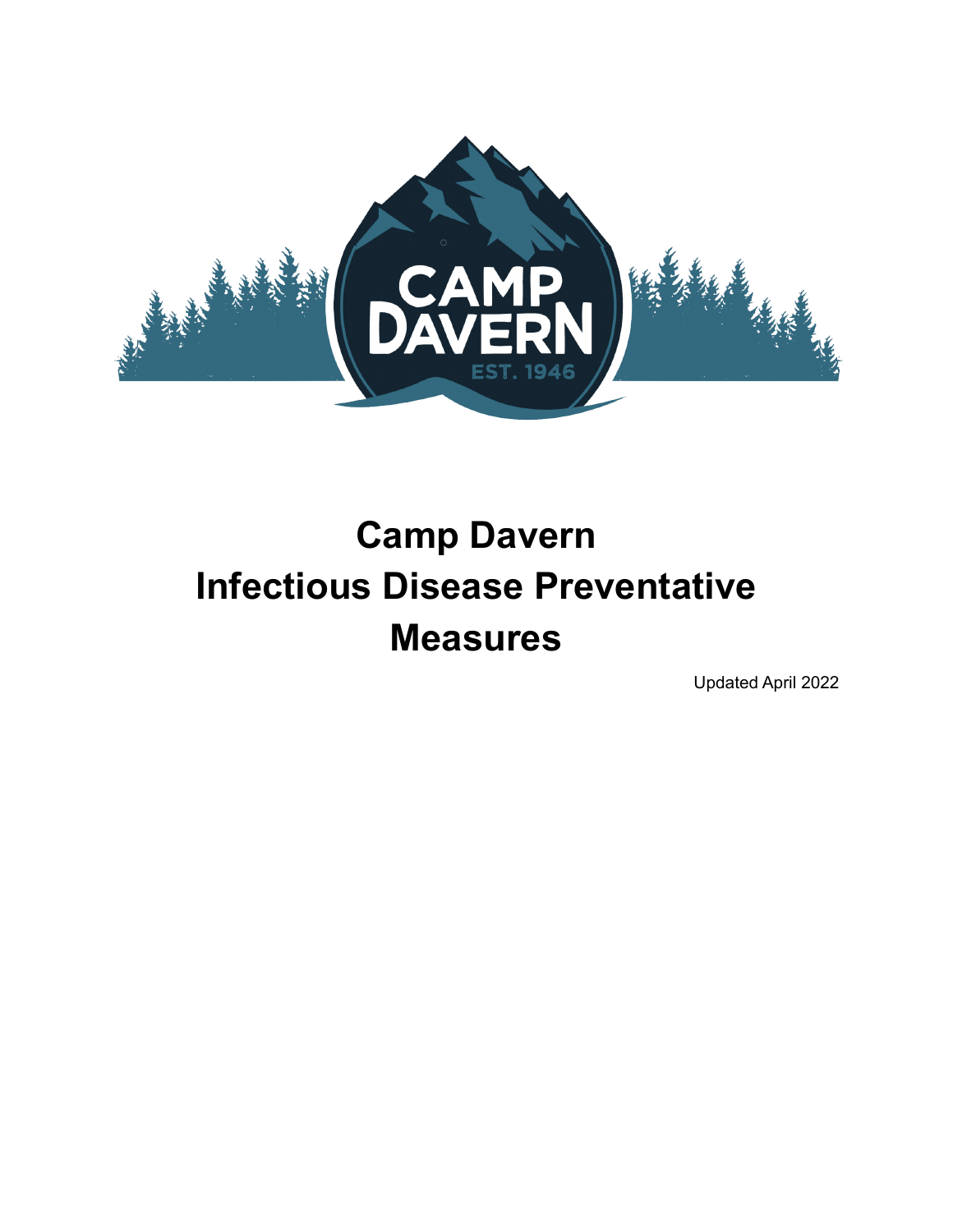### **General**

If your camper's medical condition has changed in any way (i.e. surgery, infectious disease, mental health) from the time you submitted their medical information, log into your online account and update the information. It is the responsibility of the parents to ensure the camp has updated and accurate medical information pertaining to your child. If there has been any changes in behaviour or circumstances which you would like to communicate to the camp directly, please contact the Director at director@campdavern.com.

Camp Davern will always follow the latest guidelines and advice from the Lanark, Leeds & Grenville Public Health Unit. Our goal is to create a "camp bubble" in order to keep our campers and staff safe. This includes but is not limited to: increased cleaning and sanitation of surfaces and communal areas, screening and daily health checks of staff, limiting of visitors, amending our arrival and departure procedures, and screening of campers.

**Our success depends on the cooperation of our camp families. Please do your best to limit your camper's contacts and exposure potential prior to their arrival at camp to lower the risk of infection to our camp community. This will contribute significantly to Davern's safe operation.**

#### **Prior to Camper Arrival**

- Please monitor your camper's health prior to their arrival at camp.
- Limit their contacts nad activity to reduce the possibility of contracting sickness or disease.
- For 2022, campers will be required to take a home-administered COVID-19 test 3 days prior to their arrival at camp. It must be clear to register.

#### **Handwashing and Sanitizing**

- All campers will be taught the correct handwashing procedures.
- Hand washing or sanitizing breaks after every single activity.
- Hand washing to be emphasized before and after each meal, and before and after the use of the washroom.
- Hand Sanitizer available in every room.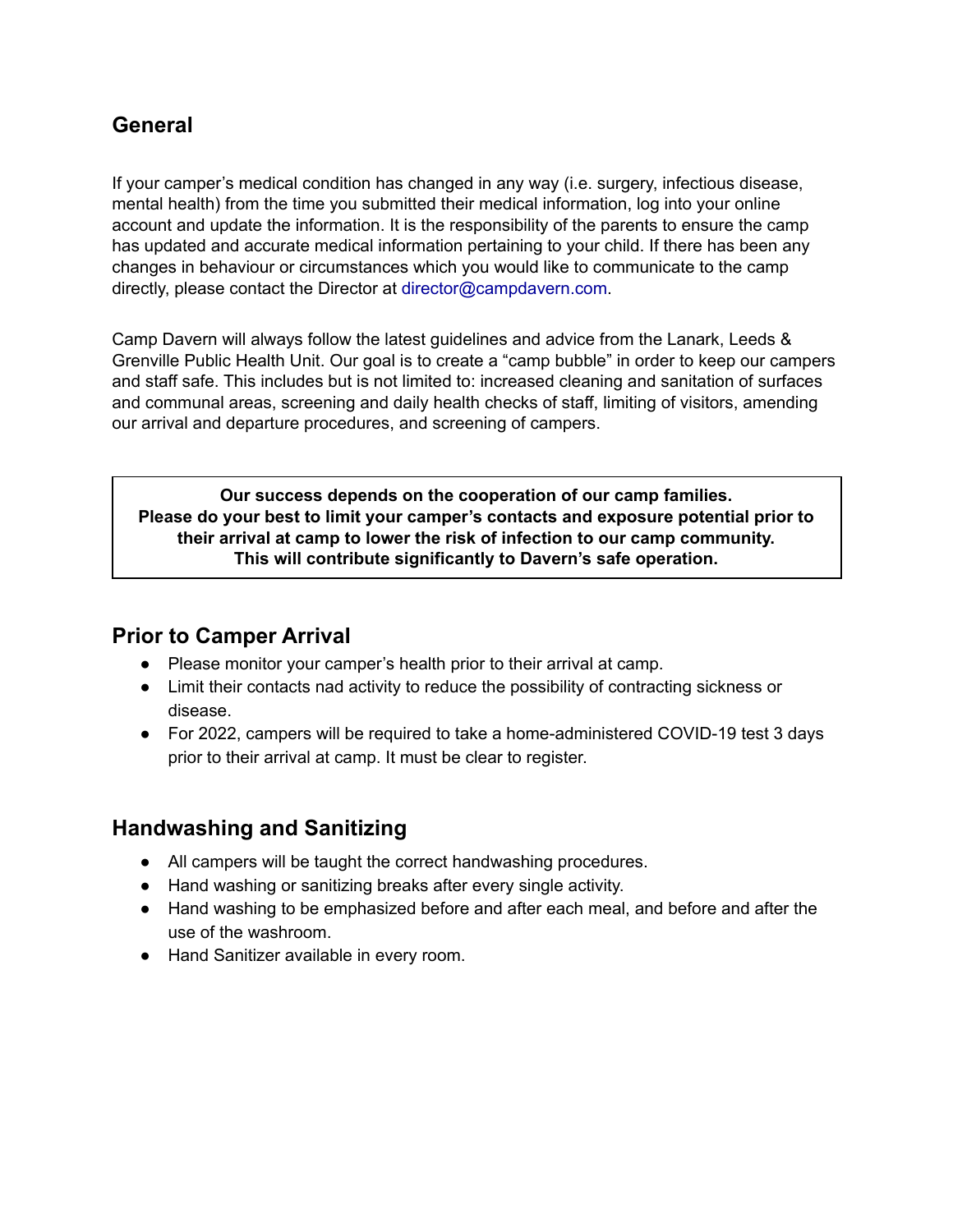# **Disinfecting Surfaces and Materials**

- Use an EPA approved disinfectant, before and after use of any surface such as tables, desks, etc.
- Each cabin and mattress, kitchen and dining hall will be thoroughly cleaned before and after each session.

# **To Limit Spread of Germs**

- All campers will be taught the proper way to cover their cough: with the inside of the elbow.
- Campers will be instructed to not touch their faces, if they do so they will need to wash or sanitize their hands again.
- Limit the games where campers are required to touch each other.
- Spread out in the dining hall as much as possible.

# **Procedures for Maintaining a Safe Environment at Camp**

- Campers are asked to not come to camp if they had a fever in the last 24 hours
- If a child has a temperature higher than  $98.9^{\circ}$ F or  $37.9^{\circ}$ C, they will be sent home and asked not to return until 24 hours after they record a temperature of under 38.0°C or 99.0°F
- Carefully monitor campers who display symptoms such as coughing and shortage of breath, sluggishness, or feeling generally unwell. Assessment by the First-Aider will take place, including administering a COIVD-19 rapid test. Notify parents if these symptoms persist.
- While not required, Camp Davern will remain a mask-friendly environment. Campers are encouraged to wear a mask in communal areas such as the dining hall.
- Camp Davern is a supporter of campers and staff being fully vaccinated against infectious diseases, including COVID-19. Please consider having your camper immunized prior to their arrival at summer camp.

# **Isolation Cabin**

- Any camper who is exhibiting outward signs of being sick will be asked to rest in a separate cabin / room than their peers. This will allow the first-aider a chance to assess the camper, and to isolate any potential germs.
- If the camper is suspected of having a communicable disease (COVID-19, Norwalk Virus e.g.) they will be asked to leave camp.Public Health will be notified and the remaining cabin mates will be assessed for the same sickness.